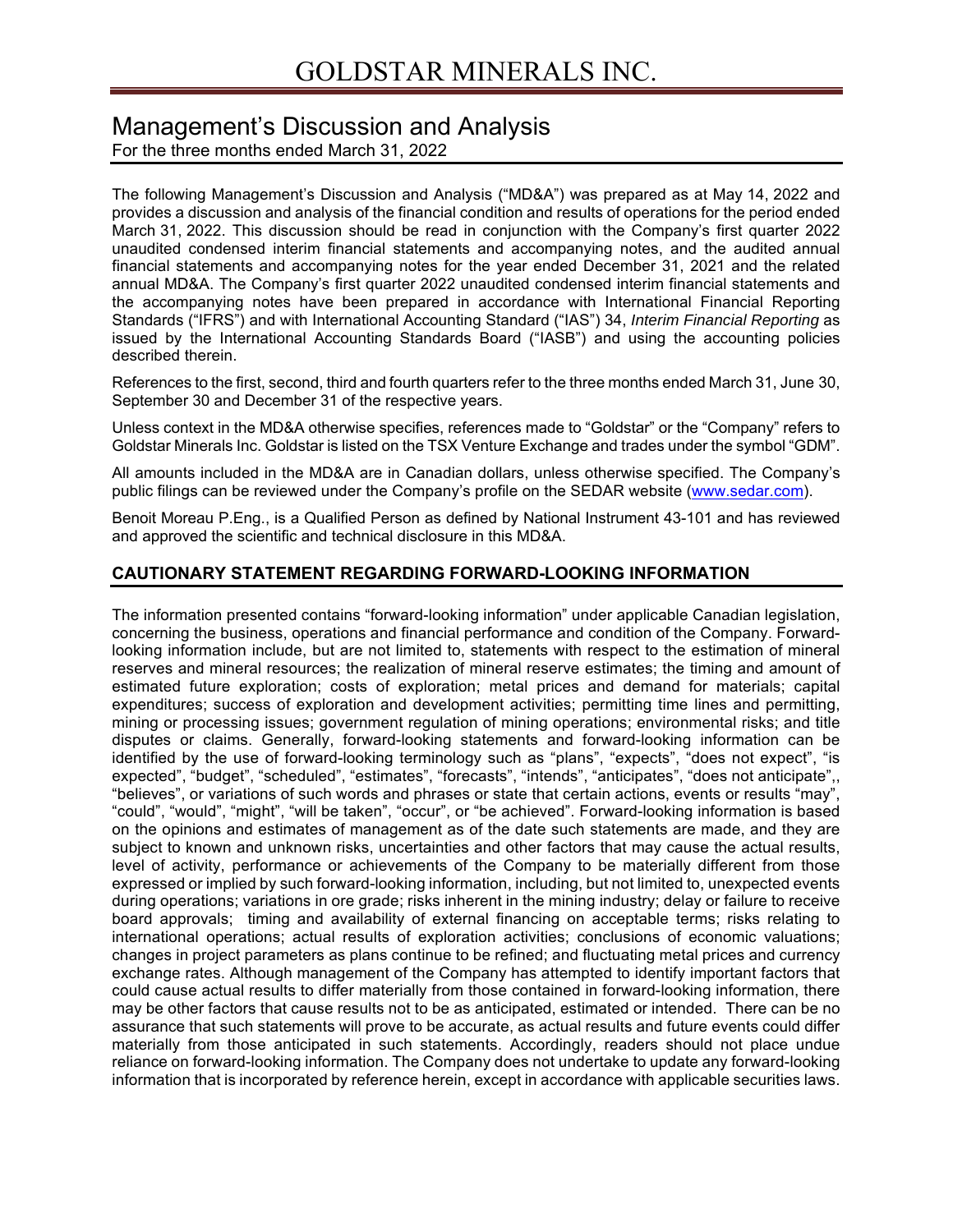Investors are advised that National Instrument 43-101 of the Canadian Securities Administrators requires that each category of mineral reserves and mineral resources be reported separately. Mineral resources that are not mineral reserves have not demonstrated economic viability.

# **THE COMPANY**

Goldstar Minerals Inc. is a public Canadian natural resource exploration and development company. The Company is focused on developing deposits that contain gold and technology metals in leading mining jurisdictions in Canada. The Company holds five mining properties, these being the Anctil Property, Nemenjiche Property, Fortune Property, and Panache North Property located in the Province of Québec, and the Prince Property located in the province of Newfoundland.

### **OVERVIEW AND OUTLOOK**

An outbreak of a new strain of coronavirus (COVID-19) resulted in a major global health crisis which continues to have impacts on the global economy and the financial markets at the date of completion of the financial statements.

These events are likely to cause significant changes to the assets or liabilities in the coming year or to have a significant impact on future operations. Following these events, the Company has taken and will continue to take action to minimize the impact. However, it is impossible to determine the financial implications of these events for the moment.

In July 2021, Goldstar completed its maiden diamond drilling program on the Anctil property. The Company drilled 13 holes totaling 2,703 metres. Assay results for the first ten holes have been received. The best results obtained in these first ten holes were 7.10 g/t Au over 1.0 metre and 3.86 g/t Au over 1.0 metre in DDH AN-21-05. Assays from the remaining three holes will be reported once they are received and compiled. Among these remaining holes, two intersected the felsic intrusion.

The drilling program was designed to follow up on historical evidence for the presence of high-grade gold identified in a 1987 drill program carried out by a previous operator. A prospecting campaign carried out by Goldstar in the fall of 2020 outlined a large area of anomalous gold values and identified a tonalite intrusion in proximity to historical gold intercepts. Goldstar also conducted an airborne VTEM survey in 2020, which identified a newly interpreted NE-SW structure enhancing the potential suggested by the historical evidence. This structure provides a target of kilometric extent and motivated a different orientation for the drill holes in this program.

# *ANCTIL AND NEMENJICHE OPTION AGREEMENT:*

On December 10, 2019, the Company entered into a Mineral Option and Purchase Agreement ("Option Agreement") with Les Ressources Tectonic Inc. (the "Owner") with respect to the Anctil and Nemenjiche Properties (the "Optioned Properties"). The Option Agreement, as amended, provides for the acquisition of an undivided interest of 100% in the Optioned Properties by paying the Owner in the aggregate an amount of \$570,000 in cash payments and by incurring in the aggregate an amount of \$2,200,000 in exploration expenditures over a three-year period, according to the following schedule. To date, the Owner has received cash payments of \$270,000 and the Company has incurred its minimum commitment of \$1,000,000 of exploration expenditures. As at March 31, 2022, the Company has incurred \$173,805 of exploration expenditures towards its current \$1,200,000 exploration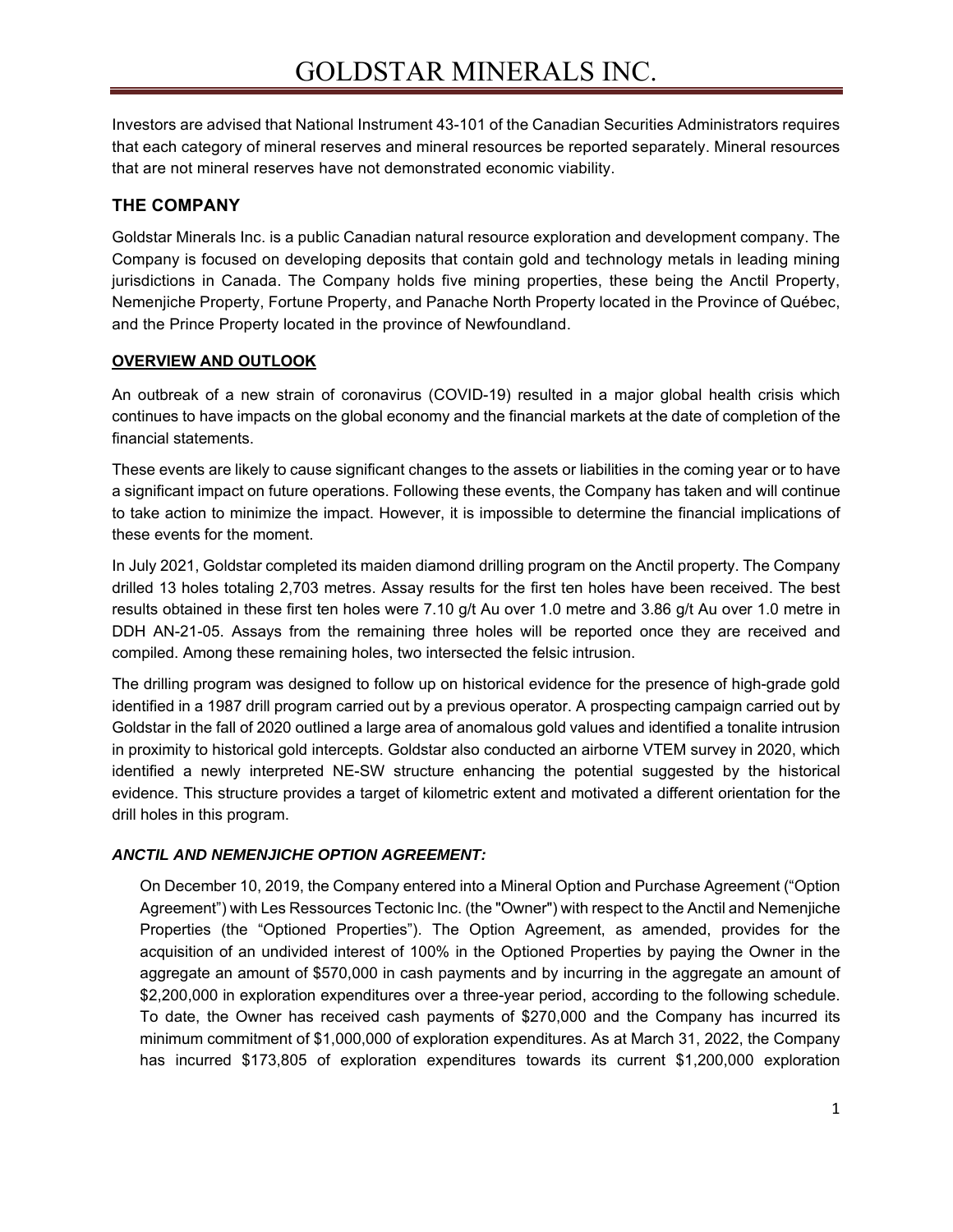| Date              | Cash Payments | Exploration expenditures to be incurred |
|-------------------|---------------|-----------------------------------------|
| February 15, 2020 | \$50,000      |                                         |
| December 10, 2020 | \$100,000     | \$300,000                               |
| December 10, 2021 | \$120,000     | \$700,000                               |
| April 10, 2023    | \$300,000     | \$1,200,000                             |
| Total             | \$570,000     | \$2,200,000                             |

commitment, including \$153,687 incurred last year which was in excess of last year's exploration commitment of \$700,000.

Upon exercise of the Option, Goldstar shall grant to the Owner a net smelter return royalty ("NSR") of 2% from production derived from the Properties of which royalty 100% can be purchased back by Goldstar for cancelation at any time by paying to the Owner the amount of \$5,000,000. Until the Option Agreement is exercised or terminated, Goldstar shall solely fund any exploration expenditures on the Properties.

### *ANCTIL PROPERTY:*

The Anctil property consists of a total of 114 claims, covering an area of 6,363 hectares (63.63 km<sup>2</sup>). It is located approximately 45 km southwest of the town of Chapais in Québec. The property comprises a 100% interest in 83 claims covering an area of approximately 4,632 hectares (46.32 km<sup>2</sup>), and an option on 31 claims covering an area of approximately 1,731 hectares  $(17.31 \text{ km}^2)$  pursuant to the Option Agreement described above. As per the Option Agreement, since the 83 claims are within 5 km of the optioned property, these claims are subject to the agreement.

In June 2021, the Company acquired, through staking, an additional 8 claims on its Anctil property covering an area of approximately 447 hectares  $(4.47 \text{ km}^2)$  for \$536. These claims are 100% owned by the Company. As per the Option Agreement, since these claims were staked within 5 km of the optioned property, these claims are subject to the agreement.

In July 2021, the Company entered into a Purchase and Sale Agreement with Benoit Moreau for the acquisition of 100% interest in 40 claims, totaling 2,232 hectares (22.32  $km^2$ ) contiguous to the Anctil property. In consideration for these claims, the Company issued 400,000 common shares at a price of \$0.12 per share. As per the Option Agreement, since these claims are within 5 km of the optioned property, these claims are subject to the agreement.

As discussed under the "Overview and Outlook" section, Goldstar completed its first phase diamond drilling program in July 2021. The drilling program was designed to follow up on historical evidence for the presence of both disseminated and high-grade gold identified in a 1987 drill program carried out by a previous operator. A prospecting campaign carried out by Goldstar in the fall of 2020 outlined a large area of anomalous gold values and identified a tonalite intrusion in proximity to historical gold intercepts. Goldstar also conducted an airborne VTEM survey in 2020, which identified a newly interpreted NE-SW structure confirming the potential suggested by the historical evidence. This structure provides a target of kilometric extent and suggested a different orientation for the drill holes in the current program.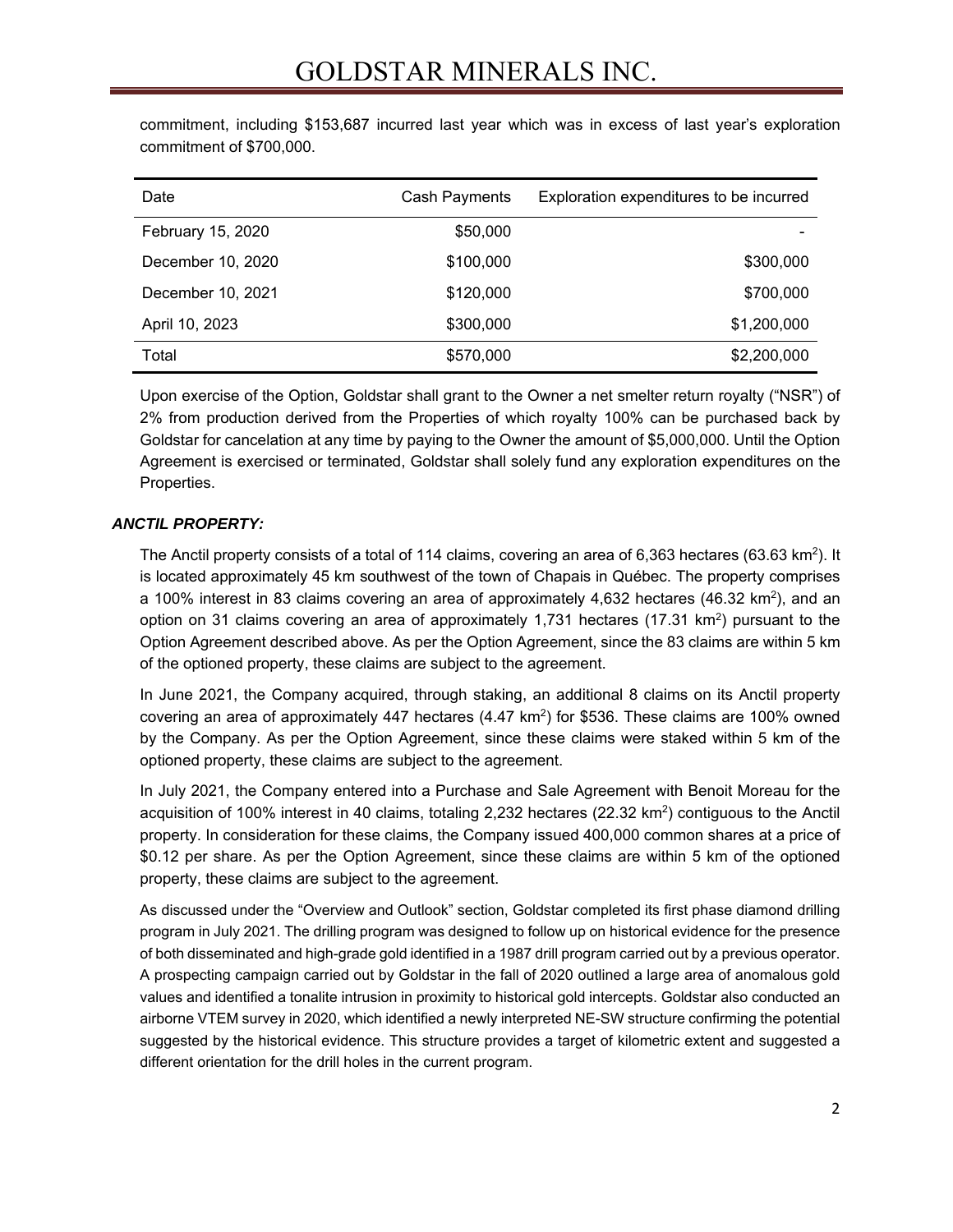# GOLDSTAR MINERALS INC.

The Company drilled 13 holes totaling 2,703 metres. Assay results for the first ten holes have been received. The best results obtained in these first ten holes were 7.10 g/t Au over 1.0 metre and 3.86 g/t Au over 1.0 metre in DDH AN-21-05 and 0.32 g/t over 0.9 metre in DDH AN-21-13. Results from these ten holes are detailed below:

| Hole     | Azimuth     | Plunge      | From     | To       | Interval* | Gold (Au)      | Remarks            |
|----------|-------------|-------------|----------|----------|-----------|----------------|--------------------|
| number   |             |             | (metres) | (metres) | (metres)  | (g/t)          |                    |
| AN-21-01 | $310^\circ$ | $-45^\circ$ |          |          |           | No significant |                    |
|          |             |             |          |          |           | results        |                    |
| AN-21-02 | $310^\circ$ | $-45^\circ$ |          |          |           | No significant | Shear zone         |
|          |             |             |          |          |           | results        |                    |
| AN-21-03 | $40^\circ$  | $-45^\circ$ |          |          |           | No significant |                    |
|          |             |             |          |          |           | results        |                    |
| AN-21-05 | $130^\circ$ | $-45^\circ$ | 78.8     | 79.8     | 1.0       | 7.10           | Spatially related  |
|          |             |             |          |          |           |                | to tonalite dykes  |
|          |             |             | 104.1    | 105.1    | 1.0       | 3.86           | Spatially related  |
|          |             |             |          |          |           |                | to tonalite dykes  |
|          |             |             |          |          |           |                | Spatially related  |
| AN-21-06 | $310^\circ$ | $-45^\circ$ | 48.1     | 50.6     | 2.5       | 0.39           | to a tonalite      |
|          |             |             |          |          |           |                | intrusion          |
|          |             |             |          |          |           |                | Contact zone -     |
|          |             |             | 76.5     | 78.8     | 1.5       | 0.29           | tonalite intrusion |
|          |             |             |          |          |           |                | Spatially related  |
|          |             |             | 128.8    | 130.7    | 1.9       | 0.36           | to tonalite dykes  |
|          |             |             |          |          |           |                | Spatially related  |
|          |             |             | 181.9    | 184.1    | 2.2       | 0.72           | to tonalite dykes  |
|          |             |             |          |          |           | No significant |                    |
| AN-21-07 | 130°        | $-45^\circ$ |          |          |           | results        |                    |
|          |             |             |          |          |           | No significant |                    |
| AN-21-08 | 310°        | $-45^\circ$ |          |          |           | results        |                    |
|          |             |             |          |          |           | No significant |                    |
| AN-21-09 | $310^\circ$ | $-45^\circ$ |          |          |           | results        |                    |
|          |             |             |          |          |           | No significant |                    |
| AN-21-10 | $180^\circ$ | $-45^\circ$ |          |          |           | results        | Shear zone         |
|          |             |             |          |          |           |                | Spatially related  |
| AN-21-13 | 230°        | $-45^\circ$ | 135.9    | 136.8    | 0.9       | 0.32           | to a tonalite      |
|          |             |             |          |          |           |                | intrusion          |
|          |             |             |          |          |           |                |                    |

*\* Reported drill intersections are not true widths. Currently there is insufficient information with respect to the mineralization to evaluate true orientations. This mineralization is not necessarily representative of the mineralization hosted on the property.*

Gold assays were performed by AGAT Laboratories located in Mississauga, Ontario using fire assay with an AAS finish on 50 g charge samples. Three standards and one blank were inserted every 100 samples.

Drilling in the vicinity of historical hole LA-87-6

Drilling conducted in 1987 by Argentex Resource Exploration Corp. returned values of up to 3.5 g/t Au over 0.9 m between 101.6 m and 102.5 m and up to 36.1 g/t Au over 0.9 m from 127.9 m to 128.8 m in drill hole LA-87-6, hosted by mafic and felsic volcanic rocks: these 2 intervals being less than 25 metres away from the contact with the altered tonalite. The Company cautions that these gold values are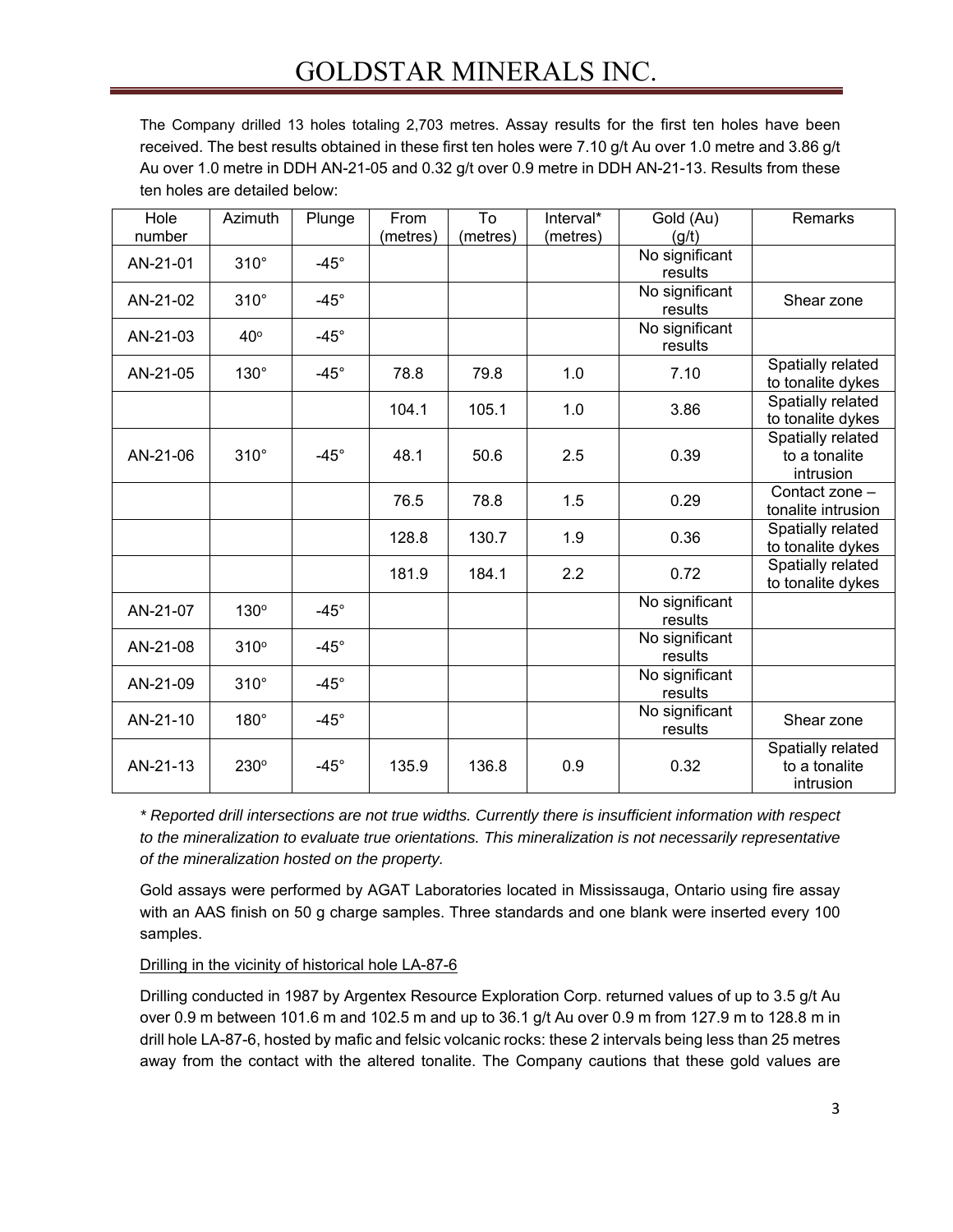historical in nature and, thus, not NI 43-101 compliant. In addition, these values may not be representative of the mineralization that may be present on the property.

Hole AN-21-05 was collared near that historical hole location and drilled towards the southeast with the objectives of intersecting the intrusion as well as the presumed northeast-southwest structural corridor. In addition, structural data using core orienting techniques were taken.

The altered tonalite was not intersected and only volcanic rocks were identified.

Best results of 7.10 g/t Au over 1.0 metre and 3.86 g/t Au over 1.0 metre are related to tonalite dykes.

Holes AN-21-04, AN-21-11 and AN-21-12 also drilled near the LA-87-6 location still have assays pending. Holes AN-21-11 and AN-21-12 intercepted the tonalite intrusion to the west.

### Assay results confirm the felsic intrusion is gold bearing

Of the ten holes reported, hole AN-21-06 intersected the felsic intrusion between 78.0 m and 130.7 m. Within that interval, results showed that 28 gold assays, representing nearly half (45%) of the samples, yielded values over 0.10 g/t Au and up to 0.52 g/t Au. Hole AN-21-13 also intersected the felsic intrusion between 145.6 m and 184.8 m. Near and within that interval, results showed that 10 gold assays yielded values over 50 ppb Au (0.05 g/t Au and up to 0.32 g/t Au.

Mineralization occurs at or near geological contacts between felsic dykes or the intrusion and the host mafic volcanics. Overall, assay results indicate that the gold bearing mineralization to the east and the south is fading and disappearing. Of note, again, the 3 remaining holes that are assay pending were drilled to the west and may indicate that the mineralization is stronger in that direction.

Within hole AN-21-06, the best values within the volcanics returned were 2.2 m at 0.72 g/t Au between 181.9 m and 184.1 m.

The size of the intrusion and related associated felsic dykes, its direction and shape are unknown at the moment.

### Shear zone / Structural corridor is identified

Drill hole AN-21-02 intersected wide intervals of sheared rocks corresponding to the interpreted shear zone/structural corridor.

The westernmost extension of that shear zone is only 100 to 150 metres east of the tonalite intrusion and was intersected by hole AN-21-06. The relationship between the intrusion and this shear zone is not understood. A total of 52 samples from hole AN-21-02 were sent for assays and no significant result was returned.

### Drilling South and Southwest from the tonalite intrusion

Hole AN-21-09, was collared south of AN-21-06 to intersect the tonalite intrusion. Unfortunately, except for rare centimetric felsic dykes, the intrusion was not observed in the drill core. No significant gold values were returned.

Hole AN-21-10 was drilled to the south to test the northern edge of a shear zone that was observed during the 2020 field season as well as to detect the presence of potential felsic dykes and/or an intrusion. Sheared mafic volcanics were intersected and no felsic dykes or intrusion were encountered. No significant gold values were returned.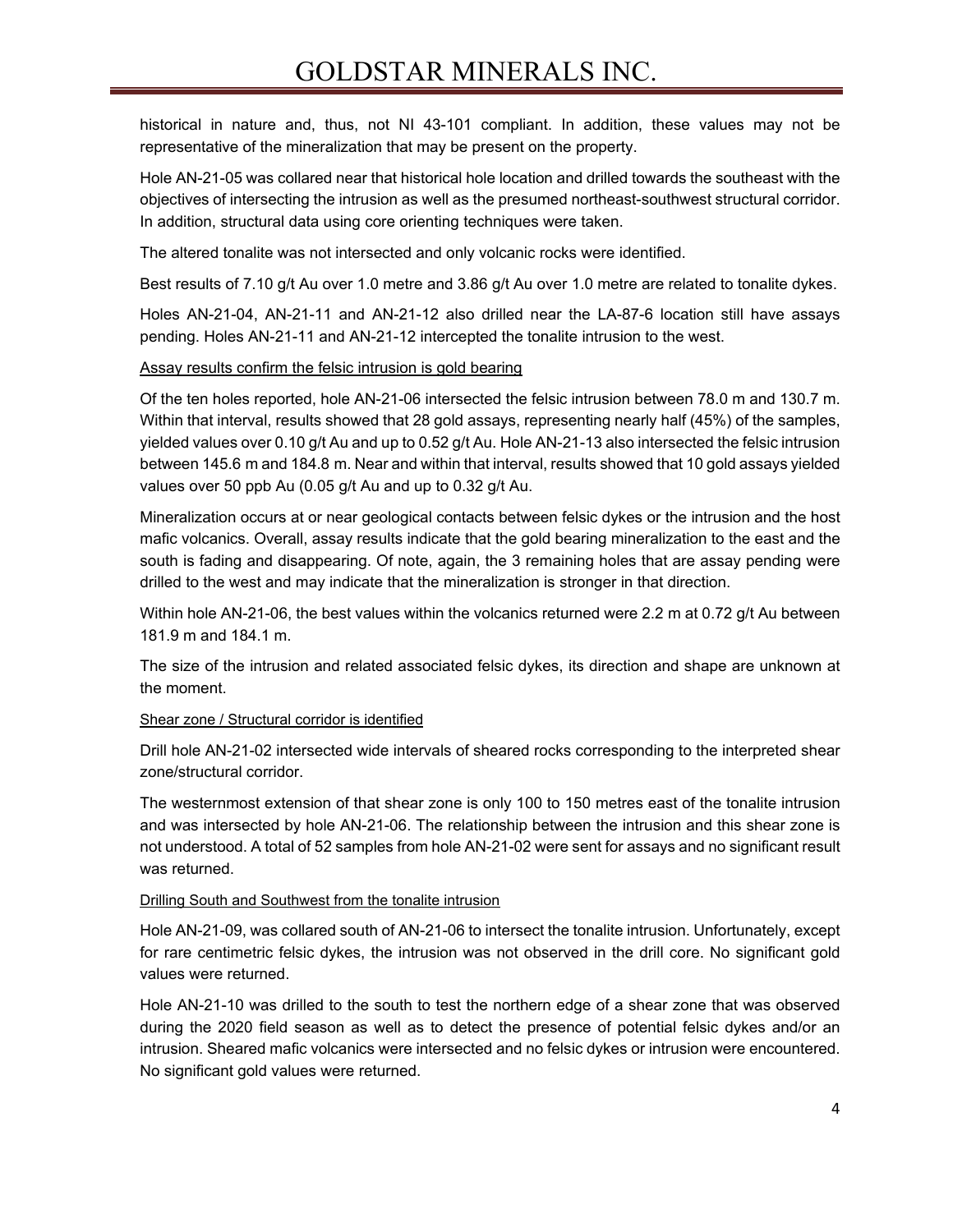### Additional Prospecting West and East of the 2021 drill program area

An additional prospecting and sampling program that began in September 2021 was completed at the end of October 2021, covering an area of approximately 3 km<sup>2</sup>. A total of 51 grab and rock saw samples from outcrops were collected and sent to AGAT Laboratories for gold assays.

In the fall of 2020, the Company completed a detailed prospecting and sampling program over the Anctil property. The prospecting campaign covered a target area of approximately 5 km $^2$ . Sampling was conducted systematically. This field work confirmed the presence of several structures including northeast trending faults and mostly east-west shear zones. Sulfide mineralization was found associated with some of the structures. Prospecting efforts have resulted in 144 samples being collected and sent for gold assay. Assay results from fifteen (15) outcrop samples returned anomalous values up to 128 ppb Au (0.13 g/t Au).

Both analyses from the 2020 and 2021 prospecting program were performed by AGAT Laboratories on 50 g charge sample using Fire Assay with an AAS finish

The Company completed a detailed airborne geophysics survey consisting of 517 line kilometres in the fall of 2020. The survey was a helicopter borne VTEM and included horizontal magnetic gradiometer. VTEM is a very useful and high-accuracy technology for mapping lateral and vertical variations in resistivity. Potential shear-hosted gold targets that are structurally controlled and marked by magnetic lows can be successfully identified by the horizontal magnetic gradiometer.

### *NEMENJICHE PROPERTY:*

The Nemenjiche property consists of a total of 72 claims, covering an area of 4,030 hectares  $(40.30 \text{ km}^2)$ . It is located approximately 60 km south of the town of Chibougamau in Québec. The property comprises a 100% interest in 30 claims covering an area of approximately 1,679 hectares (16.79 km<sup>2</sup>) which were acquired by staking, and an option on 42 claims covering an area of approximately 2,351 hectares ( $23.51 \text{ km}^2$ ) pursuant to the Option Agreement described above. As per the Option Agreement, since the staked claims were staked within 5 km of the optioned property, these claims are subject to the agreement.

In the fall of 2020, the Company completed an initial prospecting and sampling program on the Nemenjiche property, covering an area of approximately 6 square kilometres, allowing for systematic sampling and mapping of outcrops. Several structures containing sulfide mineralization were discovered. Prospecting efforts resulted in 130 samples which were sent for assay. The assay results yielded few gold anomalies.

The Company also completed a detailed airborne geophysical survey with 578 line kilometres flown. The survey was helicopter borne VTEM and included horizontal magnetic gradiometer. VTEM is a very useful and high-accuracy technology for mapping lateral and vertical variations in resistivity. Potential shear-hosted gold targets that are structurally controlled may correspond to magnetic lows.

Additional prospecting is warranted in the northern and southern parts of the property as well as for some discrete magnetic anomalies outlined in the recent airborne survey, representing one month of field work.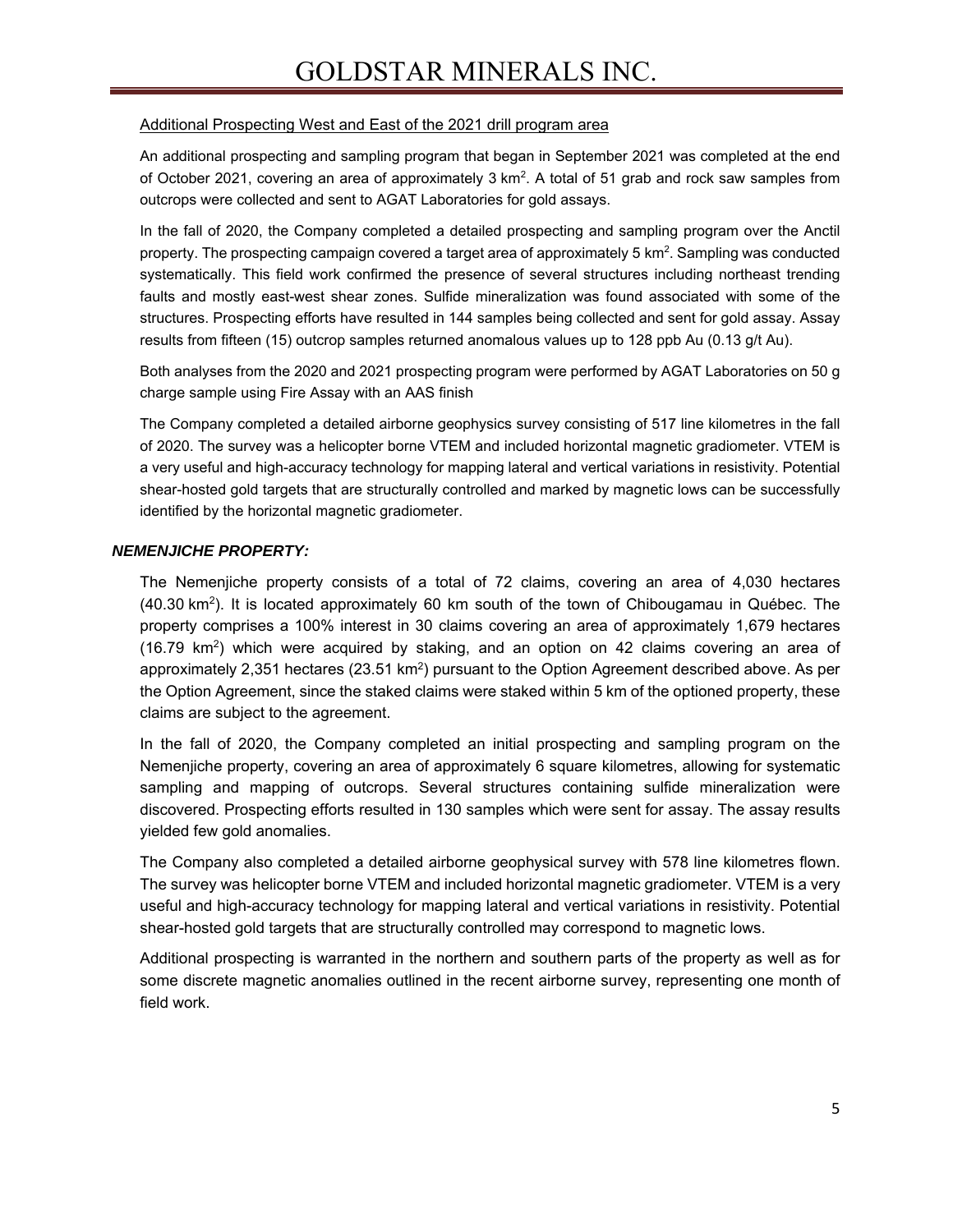### *FORTUNE PROPERTY:*

The Fortune property comprises a 100% interest in a total of 101 claims covering approximately 5,714 hectares (57.14 km<sup>2</sup>). The Fortune property is located in the Gaspé Peninsula of Québec, with direct access to most of the property by Highway 132 and a network of maintained roads. The Company recently acquired this property and is identifying the next necessary steps to be taken.

### *PANACHE NORTH PROPERTY:*

The Panache North property comprises a 100% interest in a total of 4 claims covering approximately 225 hectares (2.25 km<sup>2</sup>). The Panache North property is located in the Windfall Lake (Urban Barry) area of Québec. The Company recently acquired this property and is identifying the next necessary steps to be taken.

### *PRINCE PROPERTY:*

The Prince property comprises a 100% interest in a total of 2 licenses covering approximately 125 hectares  $(1.25 \text{ km}^2)$ . The Prince property is located in Newfoundland. The Company recently acquired this property and is identifying the next necessary steps to be taken.

### **SUMMARIZED FINANCIAL RESULTS**

SUMMARY OF QUARTERLY RESULTS

|                    | Net Income (Loss) | Basic and diluted<br>earnings (loss) per share |
|--------------------|-------------------|------------------------------------------------|
|                    |                   |                                                |
| March 31, 2022     | 17,136            | 0.01                                           |
| December 31, 2021  | (49, 520)         | (0.01)                                         |
| September 30, 2021 | 25,662            | 0.01                                           |
| June 30, 2021      | (28, 956)         | (0.01)                                         |
| March 31, 2021     | (191, 212)        | (0.01)                                         |
| December 31, 2020  | (2,972,262)       | (0.13)                                         |
| September 30, 2020 | 207,897           | 0.01                                           |
| June 30, 2020      | (33, 444)         | (0.01)                                         |
|                    |                   |                                                |

### **LIQUIDITY AND CAPITAL RESOURCES**

The Company finances its operations mainly through the sale of its shares.

As at March 31, 2022, the Company had cash and cash equivalents of \$44,174 compared to \$61,702 as at December 31, 2021. There was a working capital deficiency as at March 31, 2022 of (\$301,931) compared to a deficiency of (\$295,105) at December 31, 2021.

On June 17, 2021, the Company completed a non-brokered private placement financing. The Company issued a total of 4,000,000 flow-through shares at a price of \$0.18 per share for aggregate gross proceeds of \$720,000. At closing, the Company issued to finders 146,176 common shares in payment of finders' fees. The Company accounted for these compensation shares at \$0.135 per share, being the market price at the time of closing, for a total value of \$19,734.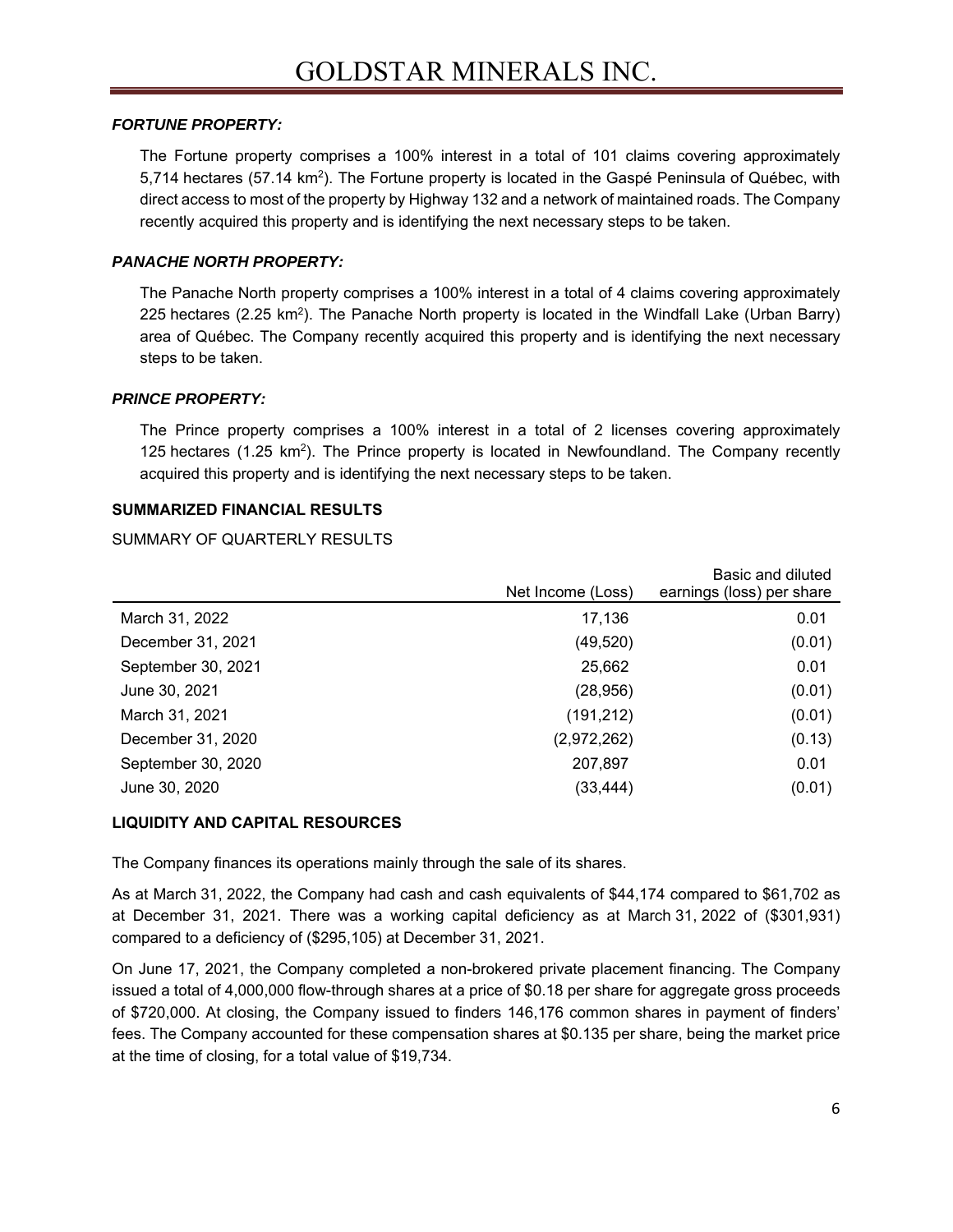As the Company does not have sufficient financial resources to cover its budgeted general administrative expenses and to meet its short-term obligations for the next twelve months, and to complete its planned 2022 calendar year exploration budget, the Company intends to raise additional financing in 2022. While the Company has been successful in securing financing, raising additional funds is dependent on a number of factors outside the Company's control, and as such there is no assurance that it will be able to do so in the future.

In July 2021, the Company entered into a Purchase and Sale Agreement with Benoit Moreau for the acquisition of 100% interest in 40 claims, totaling 2,232 hectares (22.32 km<sup>2</sup>) contiguous to the Anctil property. In consideration for these claims, the Company issued 400,000 common shares at a price of \$0.12 per share.

### **RESULTS OF OPERATIONS**

For the period ended March 31, 2022 compared to the period ended March 31, 2021:

The Company recorded an income of \$17,282 or \$0.01 earnings per share for the period ended March 31, 2022 compared to a loss of (\$191,212) or (\$0.01) loss per share for the period ended March 31, 2021. This was mainly the result of a \$50,769 non cash gain on the write-off of accounts payable. Expenses for the period ended March 31, 2022 amounted to \$37,650 compared to \$203,826.

There was a decrease of \$3,891 in general and administrative expenses and no non-cash share-based payments. There was also an increase of \$751 in professional and consulting fees.

The Company holds 23,858 common shares of Lucky Minerals Inc. ("Lucky") (2021 – 23,858). At March 31, 2022, these shares had a fair market value of \$1,431 and the company recorded a non-cash change in fair value of said securities of \$478.

During the period, Goldstar spent \$21,356 (2021 - \$907,265), before write-offs, tax credits and government grants, on mining properties and exploration and evaluation assets. The table below details the nature of expenditures.

|                                             | Anctil<br>Property | Nemenjiche<br>Property | Fortune<br>Property | Panache North<br>Property | Prince<br>Property | Total     |
|---------------------------------------------|--------------------|------------------------|---------------------|---------------------------|--------------------|-----------|
|                                             | Québec             | Québec                 | Québec              | Québec                    | Newfoundlan<br>d   |           |
|                                             | \$                 | \$                     | \$                  | \$                        | \$                 | \$        |
| <b>Mining properties</b>                    |                    |                        |                     |                           |                    |           |
| Balance, December 31, 2021                  | 181,431            | 157.300                | 55.547              | 21.979                    | 13,106             | 429,363   |
| Claim staking and renewal                   | 1,238              |                        |                     |                           |                    | 1,238     |
| Balance, March 31, 2022                     | 182,669            | 157.300                | 55,547              | 21,979                    | 13,106             | 430,601   |
| <b>Exploration and</b><br>evaluation assets |                    |                        |                     |                           |                    |           |
| Balance, December 31, 2021                  | 895.186            | 244.705                |                     |                           |                    | 1,139,891 |
| Assays                                      | 20,118             |                        |                     |                           |                    | 20,118    |
| Balance, March 31, 2022                     | 915.304            | 244,705                |                     |                           |                    | 1.160.009 |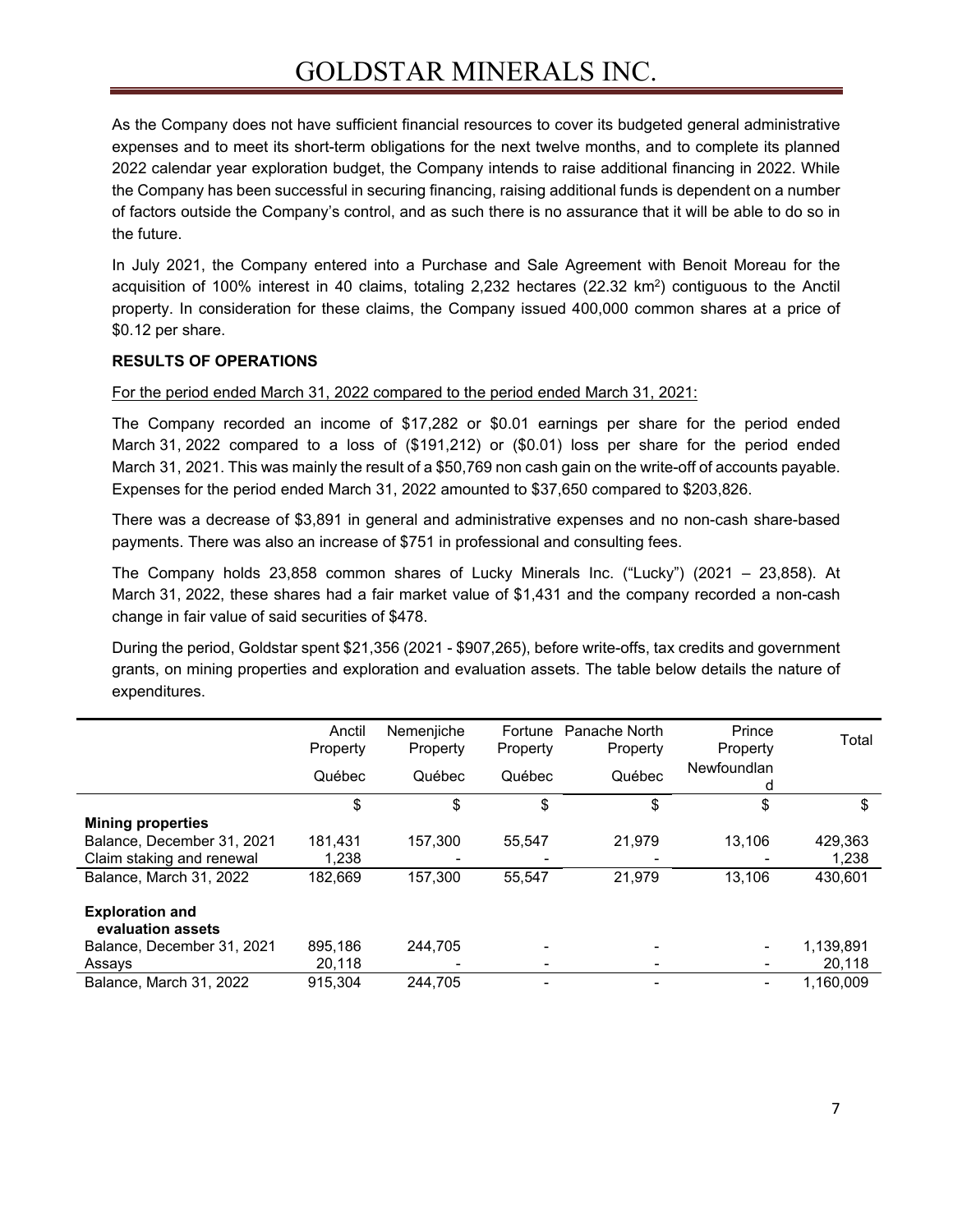# GOLDSTAR MINERALS INC.

|                                             | Anctil<br>Property<br>Québec | Nemenjiche<br>Property<br>Québec | Fortune<br>Property<br>Québec | Panache North<br>Property<br>Québec | Prince<br>Property<br>Newfoundlan | Total     |
|---------------------------------------------|------------------------------|----------------------------------|-------------------------------|-------------------------------------|-----------------------------------|-----------|
|                                             | \$                           | \$                               | \$                            | \$                                  | d<br>\$                           | \$        |
| <b>Mining properties</b>                    |                              |                                  |                               |                                     |                                   |           |
| Balance, December 31, 2020                  | 66,896                       | 88,259                           | 55,168                        | 21,810                              | 10,905                            | 243,038   |
| Acquisition costs                           | 53,080                       |                                  | 379                           | 169                                 | 47                                | 53,675    |
| <b>Option Payments</b>                      | 50,959                       | 69,041                           |                               |                                     |                                   | 120,000   |
| Claim staking and renewal                   | 10,496                       |                                  |                               |                                     | 2,154                             | 12,650    |
| Balance, December 31, 2021                  | 181,431                      | 157,300                          | 55,547                        | 21,979                              | 13,106                            | 429,363   |
| <b>Exploration and</b><br>evaluation assets |                              |                                  |                               |                                     |                                   |           |
| Balance, December 31, 2020                  | 191,859                      | 227,092                          |                               |                                     |                                   | 418,951   |
| Drilling                                    | 565,493                      |                                  |                               |                                     |                                   | 565,493   |
| Geophysics                                  | 4,237                        | 3,993                            |                               |                                     |                                   | 8,230     |
| Assays                                      | 44,773                       |                                  |                               |                                     |                                   | 44,773    |
| <b>Consultant fees</b>                      | 51,748                       | 13,620                           |                               |                                     |                                   | 65,368    |
| Field expenses                              | 3,548                        |                                  |                               |                                     |                                   | 3,548     |
| <b>Studies</b>                              | 33,528                       |                                  |                               |                                     |                                   | 33,528    |
| Balance, December 31, 2021                  | 895,186                      | 244,705                          |                               |                                     | ۰                                 | 1,139,891 |

### **CASH FLOWS**

Cash flows used in operating activities were \$62,219 during the period ended March 31, 2022 compared to \$83,557 for the period ended March 31, 2021.

Cash from (used in) investing activities was \$44,691 during the period ended March 31, 2022 compared to (\$44,665) for the period ended March 31, 2021.

Cash flows from financing activities were nil during the period ended March 31, 2022 compared to \$10,000 for the period ended March 31, 2021.

# **TRANSACTIONS WITH RELATED PARTIES**

### **Transactions with key management personnel**

In accordance with IAS 24, key management personnel are those persons having authority and responsibility for planning, directing and controlling the activities of the Company directly or indirectly, including any directors (executive and non-executive) of the Company.

An officer and a director of the Company is a partner of Colby Monet L.L.P., a law firm which has rendered rendered legal and consulting services in the amount of nil (2021 - nil), charged to professional and consulting fees, nil (2021 - nil) with respect to financing charged to share issue expenses totaling an aggregate amount of nil (2021 - nil). As at March 31, 2022, the accounts payable include \$6,823 (2021 nil) owed to this legal firm. On November 23, 2021, a director and officer of the Company loaned \$150,000 to the Company. This loan bears interest at a rate of 10% per annum and is repayable on demand. As at March 31, 2022, outstanding loans, due on demand, totaled \$150,000 and interest accrued amounted to \$5,301.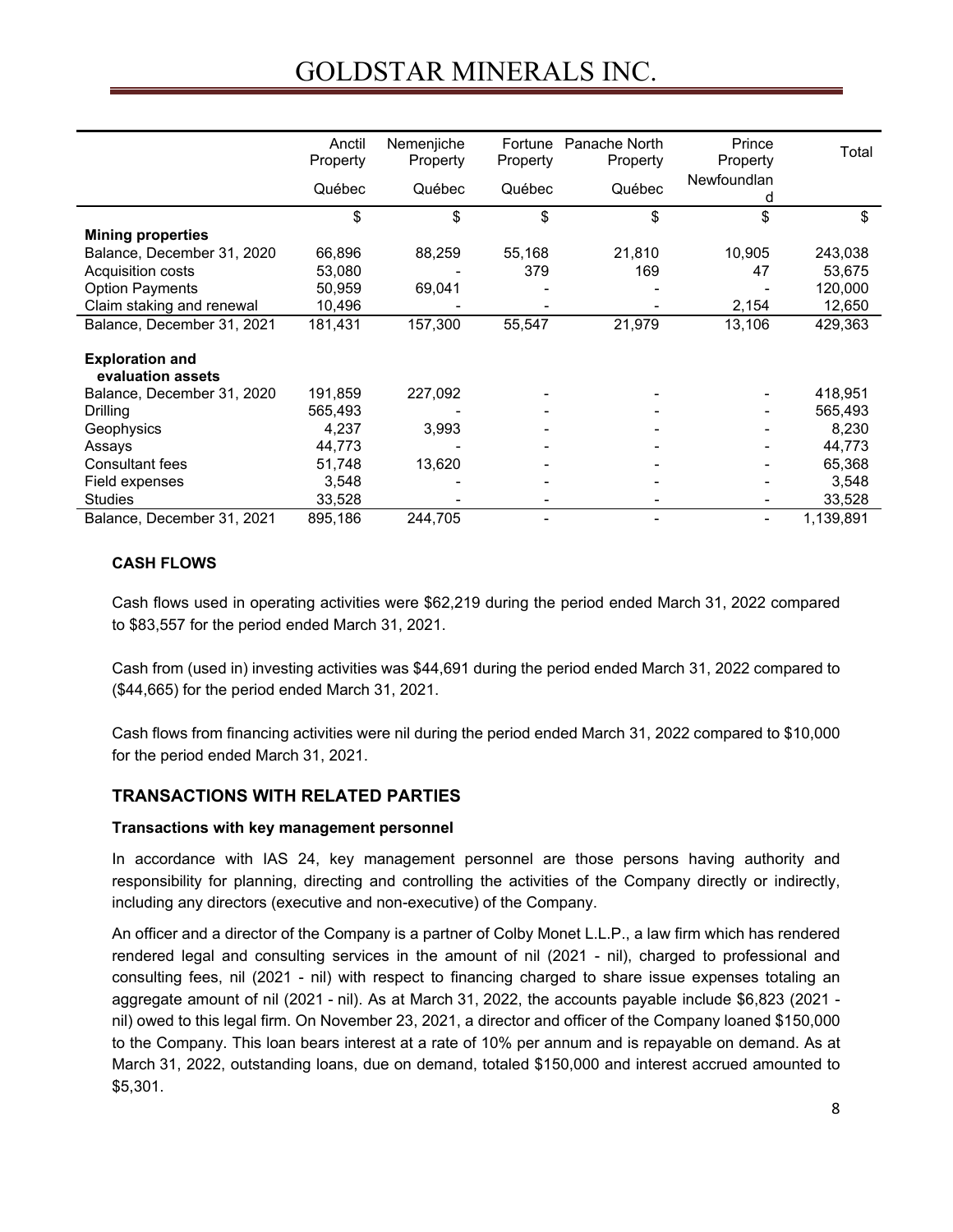These transactions, made in the normal course of business, were measured at the exchange amount, which is the amount established and agreed to by the parties.

### **OUTSTANDING SHARE DATA**

The authorized share capital of the Company consists of an unlimited number of common shares of which 26,758,769 were issued and outstanding as at May 14, 2022. As of such date, the Company also had outstanding options to purchase a total of 1,476,228 shares ranging from \$0.16-\$1.00 per share and warrants to purchase a total of 5,426,924 shares ranging between \$0.15-\$0.50 per share.

### **CAPITAL MANAGEMENT**

The capital of the Company consists of its share capital, options and warrants. The Company manages and adjusts its capital structure based on available funds in order to support the acquisition, exploration and development of mineral properties. The Board of Directors does not establish quantitative return on capital criteria for management, but rather, relies on the expertise of the Company's management to sustain future development of the business.

The properties in which the Company currently has an interest are in the exploration and evaluation stage; as such, the Company is dependent on external financing to fund its activities. In order to carry out planned exploration and development, and pay for administrative costs, the Company will spend its existing working capital and raise additional funds as needed. The Company will continue to assess new properties and seek to acquire an interest in properties with sufficient geologic or economic potential if it has adequate financial resources to do so.

Management reviews its capital management approach on an ongoing basis and believes that this approach, given the size of the Company, is reasonable. There were no changes in the Company's approach to capital management during the periods ended March 31, 2022 and 2021. The Company is not subject to externally imposed capital requirements.

### **CRITICAL ACCOUNTING ESTIMATES**

The preparation of annual financial statements in conformity with IFRS requires management to make judgements, estimates and assumptions that affect the application of accounting policies and the reported amounts of assets, liabilities, revenues and expenses. Actual results may differ from these estimates.

Estimates and underlying assumptions are reviewed on an ongoing basis. Revisions to accounting estimates are recognized in the year in which the estimates are revised and in any future years affected.

Information about assumptions and estimation uncertainties that have a significant risk of resulting in a material adjustment within the next financial year are as follows:

-Going concern;

-Recognition and measurement of refundable credits on mining duties and tax credits related to resources;

-Recoverability of mining properties and exploration and evaluation assets;

-Measurement of the compensation warrants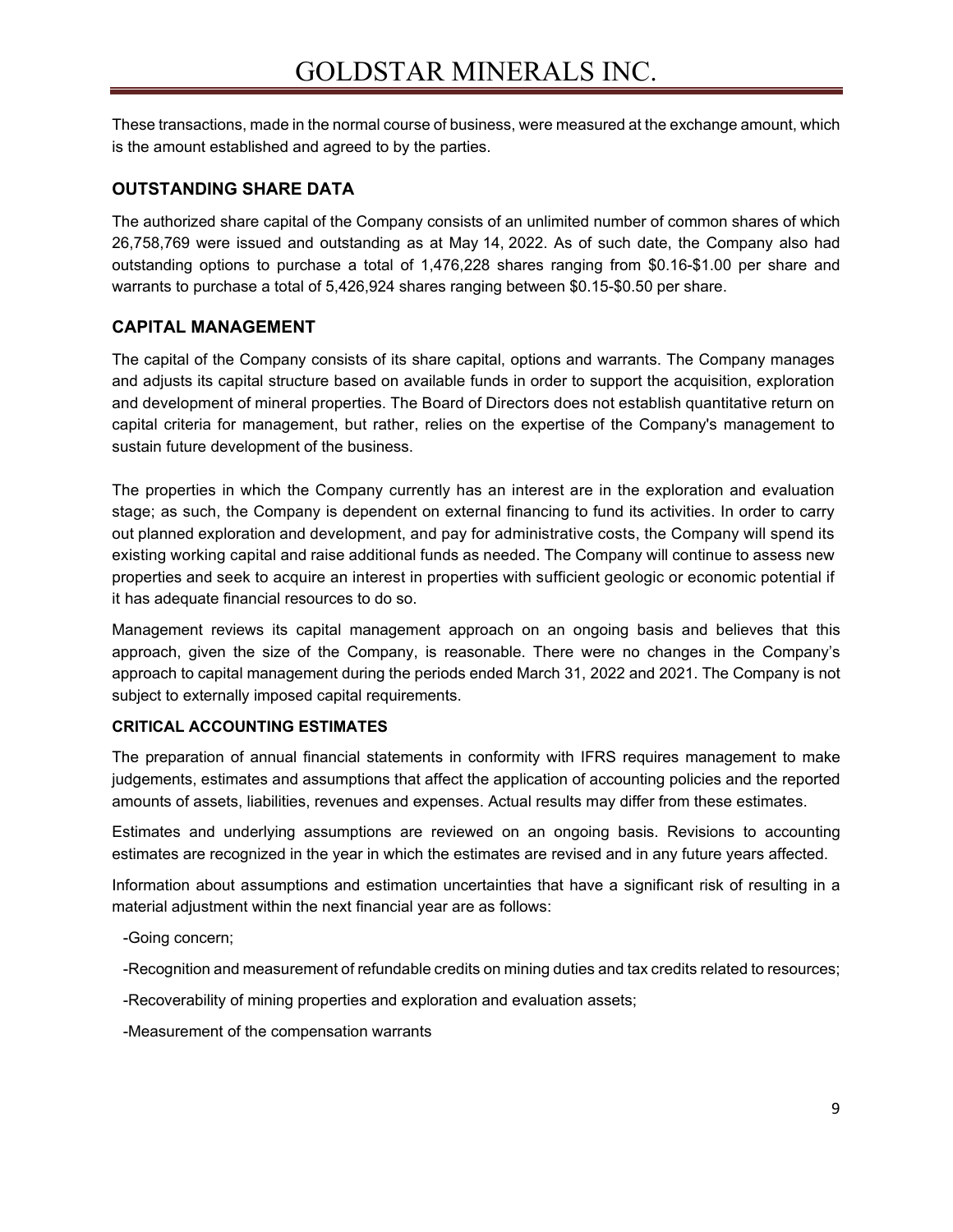### **NEW ACCOUNTING STANDARDS ISSUED BUT NOT YET ADOPTED**

The Company has not yet adopted certain standards, interpretations to existing standards and amendments which have been issued but have an effective date of later than the reporting period. These updates are not expected to have a significant impact on the Company and are therefore not discussed herein.

### **DISCLOSURE CONTROLS AND PROCEDURES**

The Chief Executive Officer and the Chief Financial Officer of the Company have evaluated the effectiveness of the Company's disclosure controls and procedures as of March 31, 2022. Based on that evaluation, the officers have concluded that as at that date, such disclosure controls and procedures contain a material weakness due to inadequate segregation of duties between the authorization, recording, review and reconciliation of purchases and sales and recording of cash receipts and bank account reconciliations. This material weakness has the potential to result in a material misstatement in the Company's financial statements, and should also be considered a material weakness in its internal control over financial reporting. The management and board of directors have concluded and agreed that, taking into account the present stage of the Company's development and the best interests of its shareholders, the Company does not have sufficient size and scale to warrant the hiring of additional staff to correct this weakness at this time.

### **INTERNAL CONTROL OVER FINANCIAL REPORTING**

The Chief Executive Officer and the Chief Financial Officer of the Company have designed, or have caused to be designed under their supervision, internal control over financial reporting to provide reasonable assurance regarding the reliability of financial reporting and the preparation of financial statements in accordance with IFRS. The Chief Executive Officer and the Chief Financial Officer have evaluated the effectiveness of the Company's internal control over financial reporting as at March 31, 2022. Based on that evaluation, the officers have concluded that as at that date, such internal control over financial reporting contains a material weakness due to inadequate segregation of duties as previously mentioned in "Disclosure controls and procedures". The management and board of directors have concluded and agreed that, taking into account the present stage of the Company's development and the best interests of its shareholders, the Company does not have sufficient size and scale to warrant the hiring of additional staff to correct this weakness at this time.

There has been no change in the Company's internal control over financial reporting that occurred during the period beginning on January 1<sup>st</sup>, 2022 and ended March 31<sup>st</sup>, 2022 that has materially affected, or is reasonably likely to materially affect, the Company's internal control over financial reporting.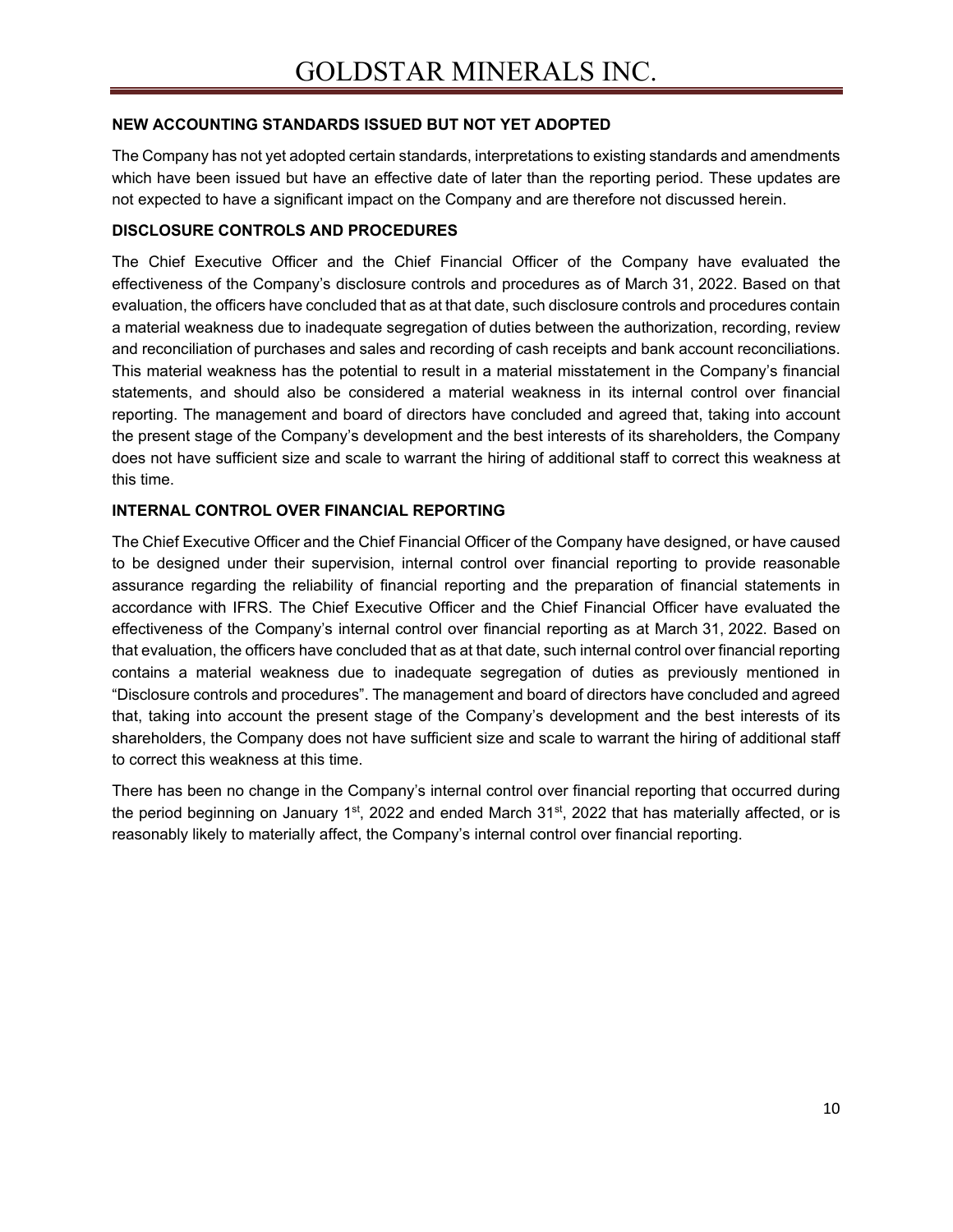### **FINANCIAL INSTRUMENTS**

Financial assets and financial liabilities as at March 31, 2022 and December 31, 2021 were as follows:

|                                                                                    |                | Fair value through |                |         |
|------------------------------------------------------------------------------------|----------------|--------------------|----------------|---------|
| March 31, 2022                                                                     | Amortized cost | profit or loss     | Amortized cost | Total   |
| Cash and cash equivalents                                                          | 44,174         |                    |                | 44,174  |
| Other receivables (except sales taxes and tax<br>credits receivable)               | 257            |                    |                | 257     |
| Marketable securities                                                              |                | 1,431              |                | 1,431   |
| Accounts payable and accrued liabilities<br>(except employee compensation payable) |                |                    | 150,053        | 150,053 |
| Liability related to flow-through shares                                           |                |                    | 54,765         | 54,765  |
| Loan payable                                                                       |                |                    | 33,602         | 33,602  |
| Due to related parties                                                             |                |                    | 150,000        | 150,000 |
|                                                                                    |                | Fair value through |                |         |
| <b>December 31, 2021</b>                                                           | Amortized cost | profit or loss     | Amortized cost | Total   |
| Cash and cash equivalents                                                          | 61,702         |                    |                | 61,702  |
| Other receivables (except sales taxes and tax<br>credits receivable)               | 912            |                    |                | 912     |
| Marketable securities                                                              |                | 1,909              |                | 1,909   |
| Accounts payable and accrued liabilities<br>(except employee compensation payable) |                |                    | 114,474        | 114,474 |
| Liability related to flow-through shares                                           |                |                    | 60,353         | 60,353  |
| Loan payable                                                                       |                |                    | 36,208         | 36,208  |
| Due to related parties                                                             |                |                    | 150,000        | 150,000 |

The Company's risk exposures and the impact on the Company's financial instruments are summarized below. There have been no changes in the risks, objectives, policies and procedures from the previous year.

### **Fair Value**

In establishing fair value, the Company uses a fair value hierarchy based on levels as defined below:

- − Level 1: defined as observable inputs such as quoted prices (unadjusted) in active markets.
- − Level 2: defined as inputs other than quoted prices included in Level 1, that are either directly or indirectly observable.
- − Level 3: defined as inputs that are based on little or no observable market data, therefore requiring the Company to develop its own assumptions.

# **FINANCIAL RISK FACTORS**

The Company is exposed to various financial risks resulting from both its operations and its investment activities as well as external factors out of its control. The Company's management monitors financial risks. The Company does not enter into financial instrument agreements including derivative financial instruments for speculative purposes.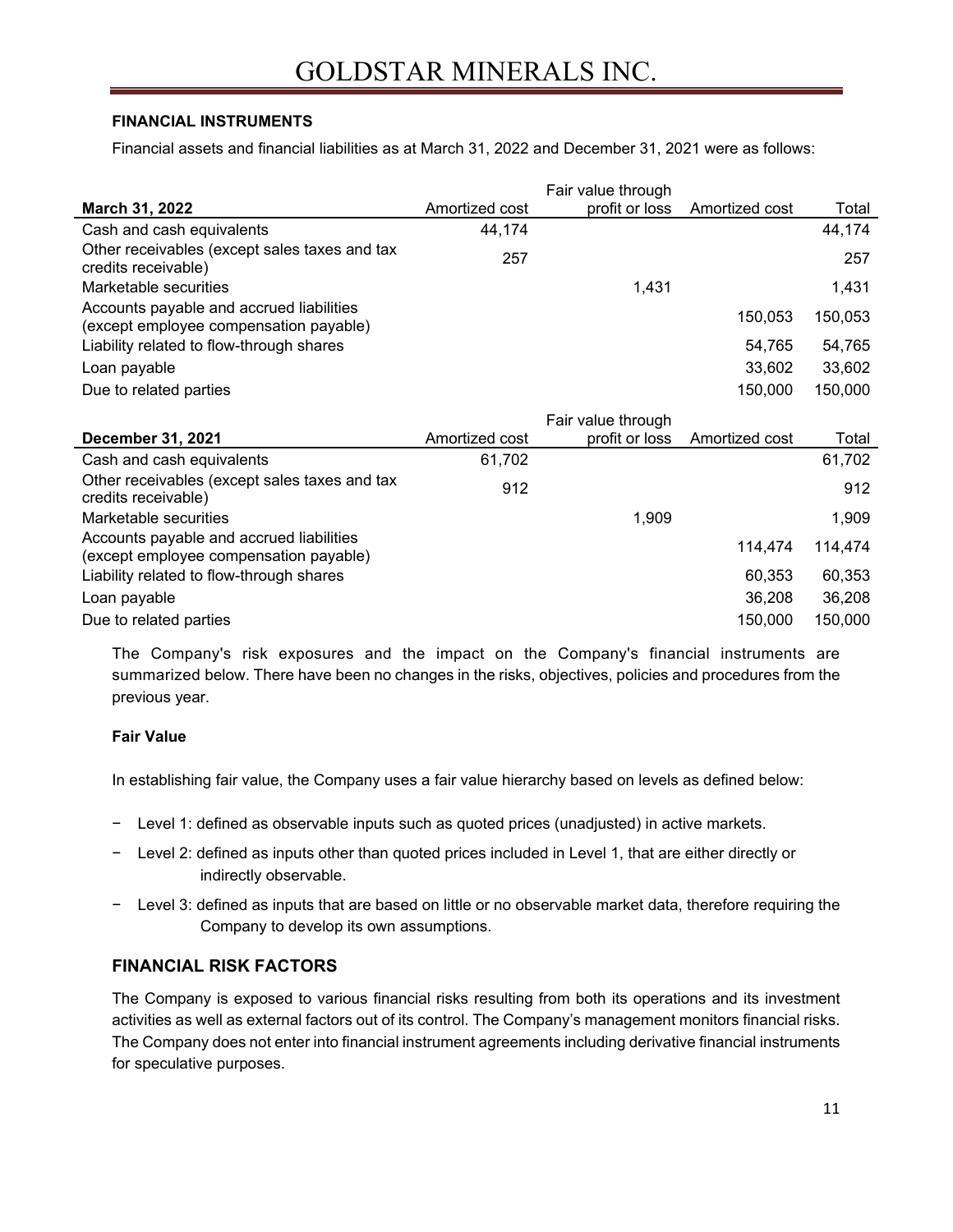The Company's main risk exposure and its financial risk management policies are as follows:

(a) Fair value:

Fair value estimates are made based on relevant market information and information about the financial instrument. These estimates are subjective in nature and involve uncertainties in significant matters of judgement and therefore cannot be determined with precision. Changes in assumptions could significantly affect these estimates.

The carrying amounts for cash and cash equivalents, other receivables, accounts payable and accrued liabilities on the statements of financial position approximate fair values because of the short-term nature of these instruments. The fair value of the loan payable is based on the discounted cash flows and is not materially different from its carrying value since there was no material change in the assumptions used for fair value determination at inception.

As at March 31, 2022, the Company held marketable securities consisting of 23,858 (December 31, 2021 – 23,858) common shares of Lucky Minerals Inc. ("Lucky") carried at a fair value of \$1,431 (December 31, 2020 - \$1,909). These marketable securities were classified as Level 1 within the fair value hierarchy.

(b) Credit risk:

Credit risk results from the possibility that a loss may occur from the failure of another party to perform according to the terms of the contract. Financial instruments that potentially subject the Company to concentrations of credit risk consist primarily of cash and cash equivalents. Cash is maintained with high-credit, quality financial institutions.

(c) Liquidity risk:

The Company's approach to managing liquidity risk is to ensure that it will have sufficient liquidity to meet liabilities when due. As at March 31, 2022, the Company had a cash balance of \$44,174 (December 31, 2021 - \$61,702) to settle current liabilities of \$361,759 (December 31, 2021 - \$380,450). The Company's accounts payable and accrued liabilities generally have contractual maturities of less than 30 days and are subject to normal trade terms except for the loan payable that matures on December 31, 2025.

(d) COVID-19:

An outbreak of a new strain of coronavirus (COVID-19) resulted in a major global health crisis which continues to have impacts on the global economy and the financial markets at the date of completion of the financial statements.

These events are likely to cause significant changes to the assets or liabilities in the coming year or to have a significant impact on future operations. Following these events, the Company has taken and will continue to take action to minimize the impact. However, it is impossible to determine the financial implications of these events for the moment.